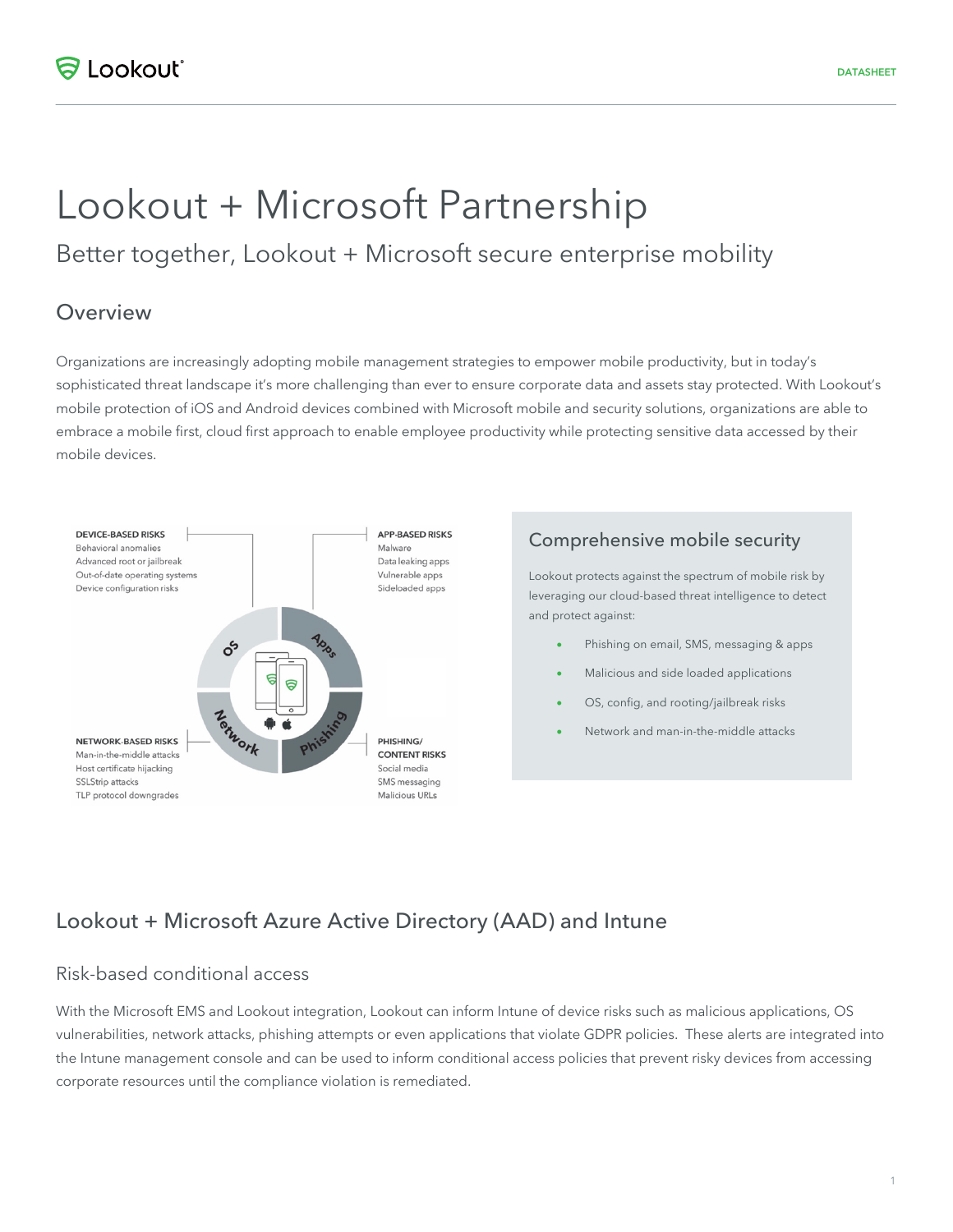## Ease of use

The integration between Lookout and Azure Active Directory allows for seamless deployment and management of the Lookout client app via Microsoft Intune. This includes integrated policy management for users and groups as well as integrated identity with AAD for single sign-on for end users and administrators.

#### Security and compliance

Lookout application compliance capability allows an organization to discover mobile applications that violate enterprise security, privacy or governance policies. For example, applications that expose the user's contact list or location can be blacklisted and usage information sent to Intune for reporting and conditional access policies.

## Lookout + Microsoft Windows Defender ATP

#### Mobile security device alerts integrated with windows devices

Lookout's Mobile Endpoint Security solution is integrated with Microsoft's Windows Defender Advanced Threat Protection (ATP). This integration enables Microsoft customers to detect, view, investigate, and respond to advanced cyberattacks and data breaches on iOS and Android devices from within the Windows Defender ATP management console. The integrated console will expose Lookout device threat and health information to the main dashboard and throughout subsections for a fully integrated single pane of glass experience.

| m                                                 | Microsoft Defender Security Center                                                                                                                                                                       | Machine                                            | $\circ$<br>Search (File, IP, URL, Machine, User)                                                                                                       | Sneha@lookoutpetenant1.o<br>$\mathcal{R}$<br>$\odot$<br>Ф<br>$\circ$<br>Agh            |  |
|---------------------------------------------------|----------------------------------------------------------------------------------------------------------------------------------------------------------------------------------------------------------|----------------------------------------------------|--------------------------------------------------------------------------------------------------------------------------------------------------------|----------------------------------------------------------------------------------------|--|
| $\equiv$                                          | $\hat{\varphi}$ Alerts > $\hat{\varphi}$ Lookout detected a configuration with OUT_O                                                                                                                     |                                                    |                                                                                                                                                        |                                                                                        |  |
| $\mathbf{G}$<br>¢<br>$\Box$<br>$\mathcal{G}$<br>¢ | Lookout detected a configuration with OUT_OF_DATE_OS<br>B<br>threat.<br>This alert is part of incident (597)<br>Actions $\vee$<br>Severity:<br>High<br>Category:<br>General<br>Detection source: Lookout | O Automated investigation does<br>not support OS @ | Alert context<br>El afwba<br>Q lookoutpetenantTu-liiba<br>First activity: 06.17.2019   19.24:43<br>Last activity: 06.17.2019   19:24:43                | Status<br><b>State:</b><br>New<br>Classification: Not set<br>Assigned to: Not assigned |  |
| $\theta$<br>$\mathbbmss{E}$<br>ಳ                  | Description<br>CONFIGURATION Threat Event - description: - assessments: Assessment(OUT_OF_DATE_OS,None,Some(HIGH))                                                                                       |                                                    | Recommended actions<br>1. Lookout recommends removing this issue from the user's device and/or restricting it in your MDM policy actions if available. |                                                                                        |  |
| 츞                                                 | Alert process tree                                                                                                                                                                                       |                                                    |                                                                                                                                                        |                                                                                        |  |
| ❤<br>$E_{\rm B}$                                  | $\bullet$ $\circ$<br>detection of a threat                                                                                                                                                               |                                                    |                                                                                                                                                        |                                                                                        |  |
| G,                                                | Incident graph                                                                                                                                                                                           |                                                    |                                                                                                                                                        |                                                                                        |  |
|                                                   | 30 Days<br>$\mathcal{L}^{\text{reg}}$                                                                                                                                                                    |                                                    |                                                                                                                                                        |                                                                                        |  |
|                                                   |                                                                                                                                                                                                          |                                                    |                                                                                                                                                        |                                                                                        |  |

## Enhanced visibility into mobile threats

- Integrated console for mobile alerts
- Dashboard with threat summaries
- Correlation across user devices
- Threat alert details and remediation
- Mobile device event history timelines